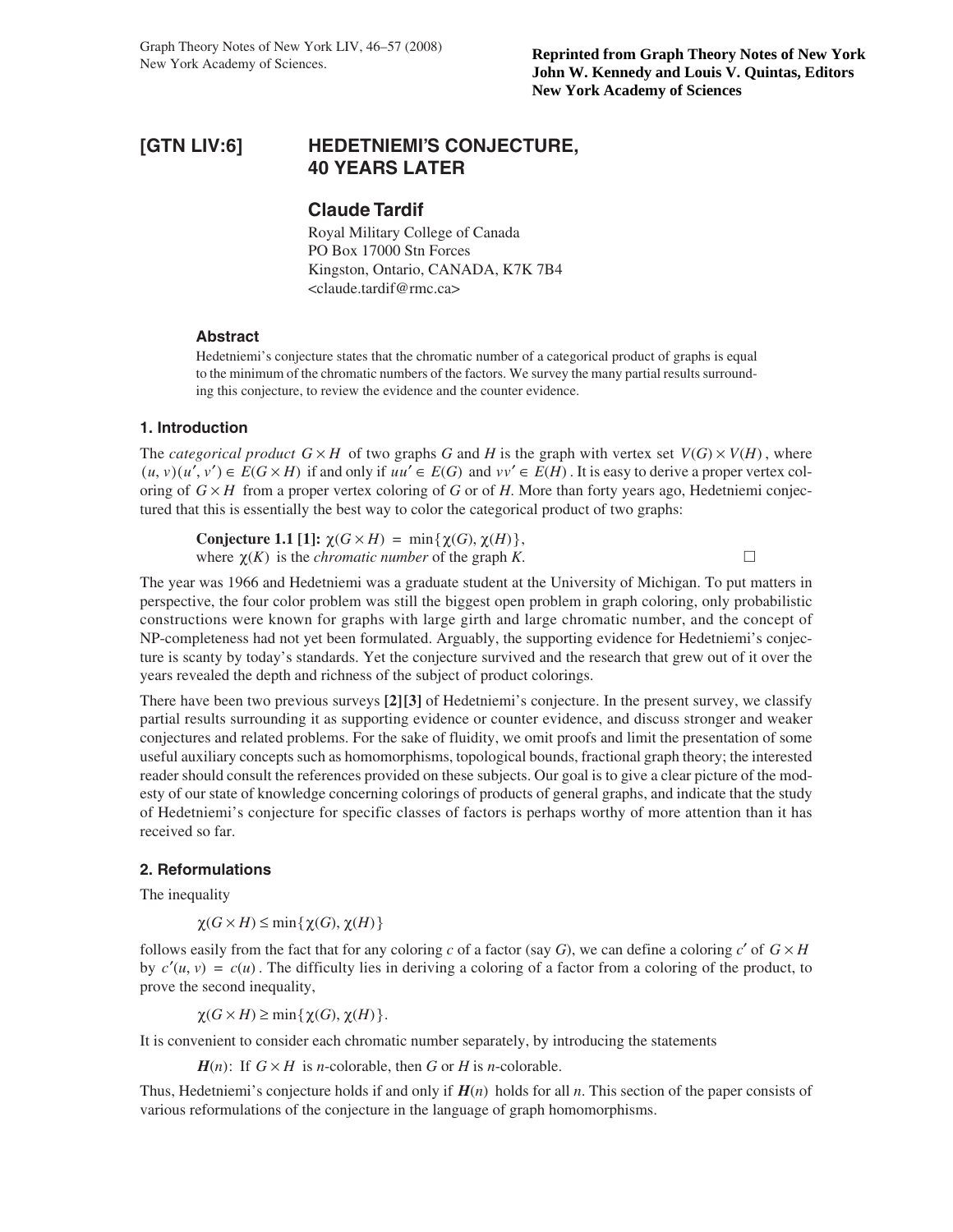### **2.1. Multiplicative Graphs**

Following [4], a *homomorphism* from *G* to *K* is a map  $\phi$ :  $V(G) \rightarrow V(K)$  such that, if  $uv \in E(G)$ , then  $\phi(u)\phi(v) \in E(K)$ . The statement: "there exists a homomorphism from *G* to *K*" is denoted by  $G \to K$  and its negation by  $G \to K$ . We write  $G \leftrightarrow H$  when  $G \to H$  and  $H \to G$ ;  $G$  and  $H$  are then called *homomorphically equivalent*.

A graph *K* is called *multiplicative* if, whenever we have  $G \times H \to K$ , then  $G \to K$  or  $H \to K$ . Let  $K_n$  denote the complete graph on *n* vertices, then  $G \to K_n$  if and only if  $\chi(G) \leq n$ . This allows the reformulation:

**Proposition 2.1 [5]:**  $H(n)$  is equivalent to the statement:  $K_n$  is multiplicative.

The adjective *multiplicative* has become standardized although the property was previously introduced under the name *productivity* **[6]**. Hedetniemi's conjecture falls within the more general problem of characterizing multiplicative graphs, digraphs, and relational structures (see also **[2][7]**–**[9]**). It is difficult to prove the multiplicativity of a single graph, since this property depends on the structure of the whole category of graphs. In fact, the question as to whether a graph is multiplicative is not even known to be decidable. *Exponential graphs*, introduced next, have been the most successful tools in the study of multiplicative graphs.

## **2.2. Exponential Graphs**

Given two graphs *G* and *K*, the *exponential graph*  $K^G$  has for vertices the set of all functions  $\varphi: V(G) \to V(K)$ (not just homomorphisms), and edges the pairs  $(\varphi_1, \varphi_2)$  such that for every  $uv \in E(G)$ ,  $\varphi_1(u)\varphi_2(u) \in E(K)$ . Exponentiation and exponential structures have many applications in algebra and elsewhere. It follows from the definition of  $K^G$  that the *evaluation map*  $\varepsilon$ :  $G \times K^G \to K$  defined by  $\varepsilon(u, \varphi) = \varphi(u)$  is a homomorphism. Moreover, we have  $G \times H \to K$  if and only if  $H \to K^G$ . Thus, for an integer *n* and a graph *G*, there exists a graph *H* such that  $\chi(G \times H) \le n$  if and only if  $H = K_n^G$  has this property. This implies:

**Proposition 2.2 [10]:**  $H(n)$  is equivalent to the statement:

If  $\chi(G) > n$ , then  $\chi(K_n^G) = n$ .

In [5][10][11] this version is exploited, not by considering  $K_n^G$  itself, but suitable subgraphs of  $K_n^G$ , where . Indeed, if  $C \to G$ , then  $K_n^G \to K_n^C$  and thus it is sufficient to color a subgraph of  $K_n^C$  containing a homomorphic image of  $K_n^G$ . It is not clear that this method can be generalized to prove more cases of Hedetniemi's conjecture. However, a second enlightening use of exponentiation is to apply it to an entire category of graphs rather than to a single graph.  $K_n^G$  itself, but suitable subgraphs of  $K_n^C$  $C \rightarrow G$ . Indeed, if  $C \rightarrow G$ , then  $K_n^G \rightarrow K_n^C$  and thus it is sufficient to color a subgraph of  $K_n^C$  $K_n^G$ 

Let  $K_n^G$  be the set of all graphs of the form  $K_n^G$ . The relation  $\to$  induces a preorder on  $K_n^G$ . The quotient structure  $K_n^{\mathcal{G}}/\leftrightarrow$  is well known to be a Boolean lattice (see [8]). Thus, in a sense, the structure  $K_n^{\mathcal{G}}/\leftrightarrow$  is much better understood than that of the single elements in  $K_n^{\mathcal{G}}$ .  $H(n)$  is equivalent to the statement that is a two-element lattice. The maximal element of  $K_p^G/\leftrightarrow$  consists of all graphs  $K_p^G$  containing loops; that is, all graphs  $K_n^G$  such that  $G \to K_n$ . (The homomorphisms  $\varphi: G \to K_n$  are the loops of  $K_n^G$ .) The minimal element of  $K_p^G/\leftrightarrow$  consists of all graphs  $K_p^G$  such that  $K_p^G \to K_p$ ; conjecturally, this coincides with the class of all graphs  $K_n^G$  such that  $G \rightarrow K_n$ .  $K_n^G$ / $\leftrightarrow$  *is a two-element lattice. The maximal element of*  $K_n^G$ / $\leftrightarrow$  consists of all graphs  $K_n^G$  $K_n^G$  such that  $G \to K_n$ . (The homomorphisms  $\varphi: G \to K_n$  are the loops of  $K_n^G$  $K_n^G$ / $\leftrightarrow$  consists of all graphs  $K_n^G$  such that  $K_n^G \rightarrow K_n$ 

### **2.3. Retracts and Products**

A graph *K* is called a *retract* of a graph *G* if there exist homomorphisms  $\rho: G \to K$  and  $\gamma: K \to G$  such that  $\rho \circ \gamma$  is the identity on *K*. In particular, if the complete graph  $K_n$  is a retract of *G*, then  $\chi(G) = \omega(G) = n$ , where  $\omega(G)$  is the *clique number* of *G*. For general graphs, the clique number is often smaller than the chromatic number. Thus, to express the chromatic number of a graph *G* in terms of retracts we need to add a disjoint copy of  $K_n$ :  $\chi(G) \le n$  if and only if  $K_n$  is a retract of the disjoint union of *G* and  $K_n$ . Doing this to both factors of a product, we obtain the following.

**Proposition 2.3 [12]:**  $H(n)$  is equivalent to the statement: Whenever  $K_n$ is a retract of a product of graphs, it is a retract of one of the factors.

A graph is called a *core* if it has no proper retracts. Every (finite) graph has a core that is unique up to isomorphism, and Proposition 2.3 generalizes to a characterization of the multiplicative cores as the cores that cannot be expressed as a retract of a product without being a retract of a factor. In many structure theories, one objective is to similarly characterize "irreducible" elements that cannot be built up as retracts of products in a nontrivial way.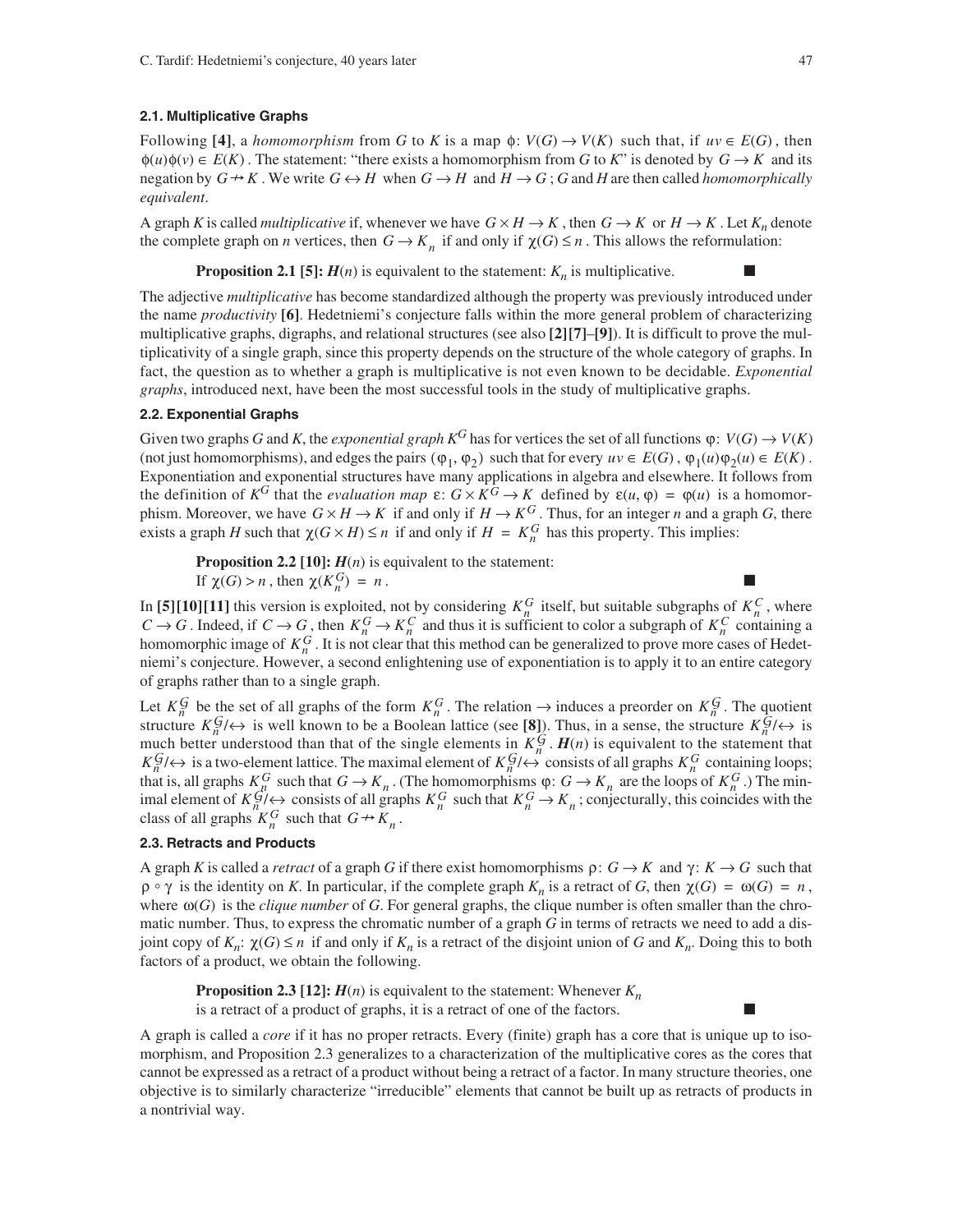The statement can also be presented from an order-theoretic point of view: The relation → induces a preorder on the category G of all graphs. It is well known (see [4]) that the natural quotient  $G/\leftrightarrow$  is a distributive lattice, with the meet operation induced by the categorical product and the join operation induced by the disjoint union. The multiplicative graphs turn out to correspond to the meet-irreducible elements of  $G/\leftrightarrow$ . Thus Hedetniemi's conjecture states that the complete graphs are meet-irreducible.

# **3. Supporting Evidence**

The statements  $H(1)$  and  $H(2)$  are relatively trivial.  $H(3)$  is nontrivial and was proved by El-Zahar and Sauer.

**Theorem 3.1 [10]:** The chromatic number of the product of

two 4-chromatic graphs is 4.

Note that the formulation of Theorem 3.1 (which is the title of **[10]**) is contrapositive. The exposition in **[10]** is closer to a direct proof of  $H(3)$ , through a 3-coloring of some connected components of  $K_3^C$ , where *C* is

an odd cycle contained in *G* or *H*. In **[13]**, it is shown that this gives a polynomial procedure to derive a 3-colouring of *G* or of *H* from a 3-coloring of  $G \times H$ .

None of the other statements  $H(n)$  are proved. However, many partial results for large chromatic numbers have been obtained by restricting the class of factors considered.

**Theorem 3.2 [14]:** Let *G* be a graph such that every vertex of *G* is in an *n*-clique. For every graph *H*, if  $\chi(G \times H) = n$ , then  $\min{\{\chi(G), \chi(H)\}} = n$ .

**Theorem 3.3 [15]:** Let *G* be a graph such that  $\chi(G) \geq n$  and for every pair  $e_1, e_2$  of edges of *G*, there is an edge  $e_3$  incident to both of them. For every graph *H*, if  $\chi(G \times H) = n$ , then .  $\min\{\gamma(G), \gamma(H)\} = n$ .

The *Hajos sum* of two graphs *G* and *H* with respect to the edges  $[uv \in E(G)$  and  $u'v' \in E(H)$  is the graph obtained from the disjoint union of *G* and *H* by removing *uv* and  $u'v'$ , identifying *u* and  $u'$  to a single vertex, and adding the edge *vv*′.

**Theorem 3.4 [16]:** Let *G* be a Hajos sum of two graphs *A* and *B*, where  $\chi(K_n^A) = n$  and *B* is obtained from copies of  $K_{n+1}$  by means of adding vertices and edges, taking Hajos sums, and at most one identification of nonadjacent vertices. For every graph *H*, if  $\chi(G \times H) = n$ , then  $\min{\{\chi(G), \chi(H)\}} = n$ .

In the preceeding three results, the factor *G* is heavily constrained (to find an *n*-coloring of  $K_n^G$ , but the factor *H* is free. The next results show that it is possible to impose weaker conditions, but on both factors at the same time.

**Theorem 3.5 [17][18]:** Let *G* and *H* be connected graphs containing *n*-cliques. If  $\chi(G \times H) = n$ , then  $\min{\{\chi(G), \chi(H)\}} = n$ .

**Theorem 3.6 [11]:** Let *G* and *H* be connected graphs containing odd wheels. If  $\chi(G \times H) = 4$ , then  $\min{\{\chi(G), \chi(H)\}} = 4$ .

It is interesting to compare Theorem 3.5 with the products and retracts version of Hedetniemi's conjecture. Theorem 3.5 can be shown to be equivalent to the statement that whenever the complete graph  $K_n$  is a retract of a product of two connected graphs, it is a retract of a factor. By Proposition 2.3, if we drop the requirement that the factors be connected, we get a statement that is equivalent to Hedetniemi's conjecture. Theorem 3.1 can be seen as a stronger version of Theorem 3.5, when  $n = 3$ , replacing the condition that the factors contain triangles by the (trivial) condition that the factors contain odd cycles. This point of view inspired Theorem 3.6 from Theorem 3.5 when  $n = 4$ , replacing the condition that the factors contain 4-cliques by the condition that the factors contain odd wheels. However, this approach has serious limitations (see Theorem 4.3).

Other results of this type involve well known lower bounds for the chromatic number. In **[19]**, the value of two plus "the connectivity of the geometric realization of the neighborhood complex of a graph" is introduced as a lower bound on the chromatic number of a graph. Here we call it the *topological bound*, although there are many similarly defined "topological bounds" (see **[20]**).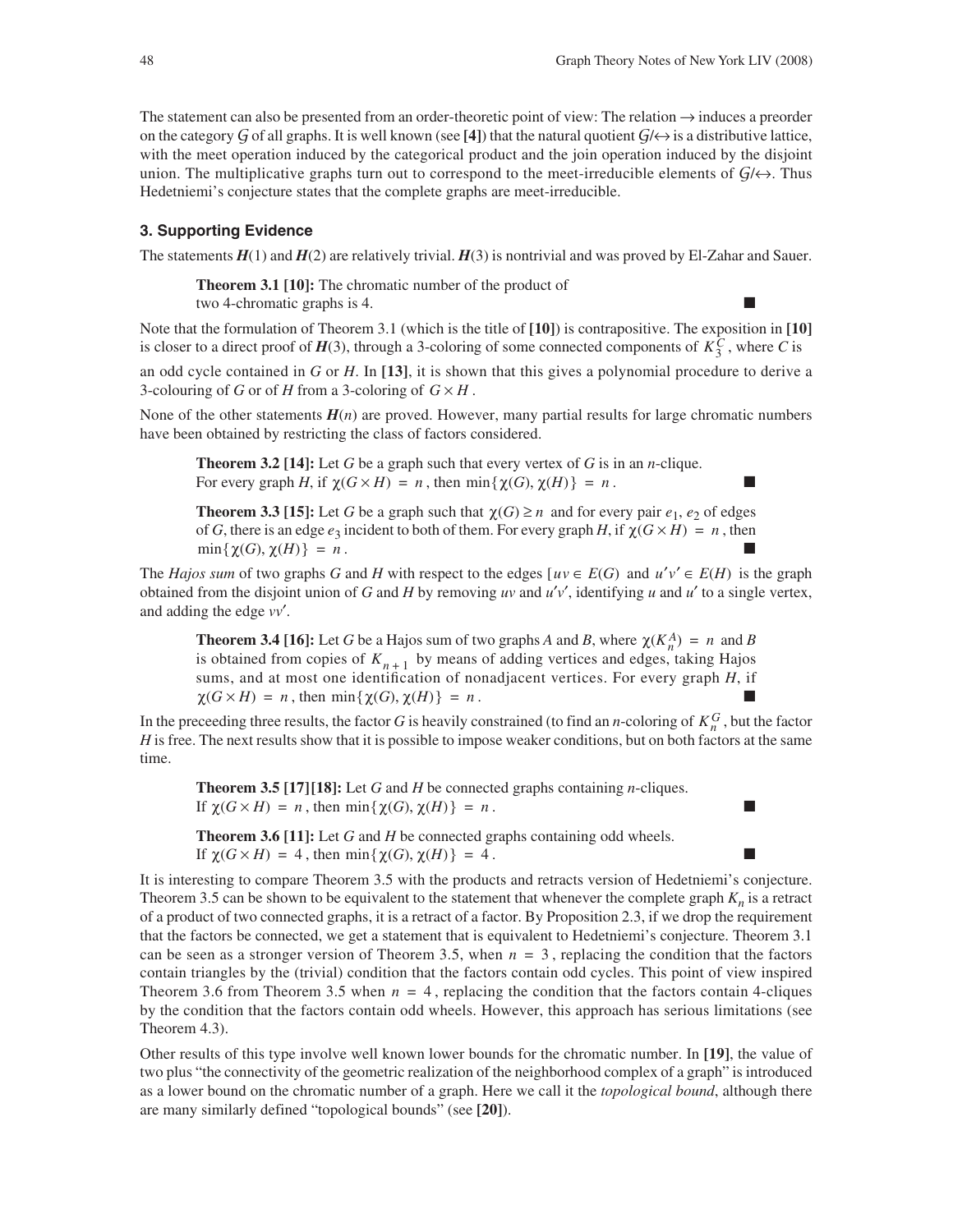**Theorem 3.7 [21]:** Let *G* and *H* be graphs for which the topological bound on the chromatic number is tight. Then  $\chi(G \times H) = \min{\{\chi(G), \chi(H)\}}$ .

Another such bound is the *fractional chromatic number*  $\chi_f(G)$  of a graph *G*; that is, the common linear relaxation of its clique number and its chromatic number (under suitable integer programming formulations, see [22] and Section 7). In particular, for every graph *G*, we have  $\chi_f(G) \leq \chi(G)$ .

**Theorem 3.8 [23]:**  $\chi(G \times H) \ge \min{\{\chi_f(G), \chi_f(H)\}}/2$ .

The partial results of this section are susceptible of refinements and variations. It is unlikely that any of them will yield a complete proof of Hedetniemi's conjecture, but even partial results are interesting in their own right. For instance, suppose  $\chi(G) = \chi(H) = n$ , the topological bound is tight on *G* and  $\chi_f(H) = n$ , then Hedetniemi's conjecture states that  $\chi(G \times H) = n$  but a common refinement of Theorems 3.7 and 3.8 would be needed to confirm this. This suggests the following.

**Problem 3.9:** Is there a natural lower bound on the chromatic number of a graph that is a common refinement of the topological bound and the fractional chromatic number?  $\Box$ 

In the same vein, consider the following two results.

**Theorem 3.10 [24]:** Let *G* be a *Cayley graph* on  $\mathbb{Z}_2^n$ . If *G* contains an odd cycle, then  $\chi(G) \geq 4$ .

**Theorem 3.11 [25]:** Let *G* be a *vertex-transitive* graph such that *G* contains a triangle and  $|V(G)|$  is not a multiple of 3. Then  $\chi(G) \geq 4$ .

If *G* and *H* satisfy the hypotheses of Theorems 3.10 and 3.11, respectively, then by Theorem 3.1,  $\chi(G \times H) \geq 4$ . It would be interesting to prove this result directly in the context of vertex-transitive graphs.

**Problem 3.12:** Is there a natural class of non 3-colorable vertex-transitive graphs that generalizes both the hypotheses of Theorem 3.10 and Theorem 3.11?  $\Box$ 

## **4. Stronger Conjectures**

## **4.1. Fiber Products**

El-Zahar and Sauer actually proved a stronger result than Theorem 3.1.

**Theorem 4.1 [10]:** Let *G* and *H* be connected 4-chromatic graphs, and let *C* and *C*′ be odd cycles contained in *G* and *H*, respectively. Then the subgraph of  $G \times H$  induced by  $(C \times H) \cup (G \times C')$  is 4-chromatic.

They conjectured that a similar phenomenon holds for higher chromatic numbers.

**Conjecture 4.2 [10]:** Let *G* and *H* be connected  $(n + 1)$ -chromatic graphs, and let *G'* and *H'* be *n*-chromatic subgraphs of *G* and *H*, respectively. Then the subgraph of  $G \times H$  induced by  $(G' \times H) \cup (G \times H')$  is  $(n + 1)$ -chromatic.  $\Box$ 

This, however, turns out to be false.

**Theorem 4.3 [11]:** There exists a 4-chromatic graph *K* such that for each  $n \ge 5$  there exists an *n*-chromatic graph  $G_n$  containing *K* as a subgraph, such that the subgraph of  $G_n \times G_n$ induced by  $(K \times G_n) \cup (G_n \times K)$  is 4-chromatic.

The fiber product yields another hypothesis on the structure of *n*-chromatic subgraphs of products of *n*-chromatic graphs. Given two *n*-chromatic graphs with *n*-colorings  $c_G: G \to K_n$  and  $c_H: H \to K_n$ , their fiber *product* over  $c_G$  and  $c_H$  is the subgraph  $(G, c_G) \times (H, c_H)$  of  $G \times H$  induced by

$$
V((G,c_G)\times (H,c_H))\,=\,\{(u,v)\in\,V(G\times H): c_G(u)=c_H(v)\}.
$$

**Conjecture 4.4 [26]:** The fiber product of two *n*-chromatic graphs over *n*-colorings is *n*-chromatic.  $\Box$ 

In [26], the conjecture is proved for  $n = 3$ ; it is still open for  $n = 4$ . Note that both Conjectures 4.2 and 4.4 suggest that the critical subgraphs of  $G \times H$  are smaller that  $G \times H$  itself.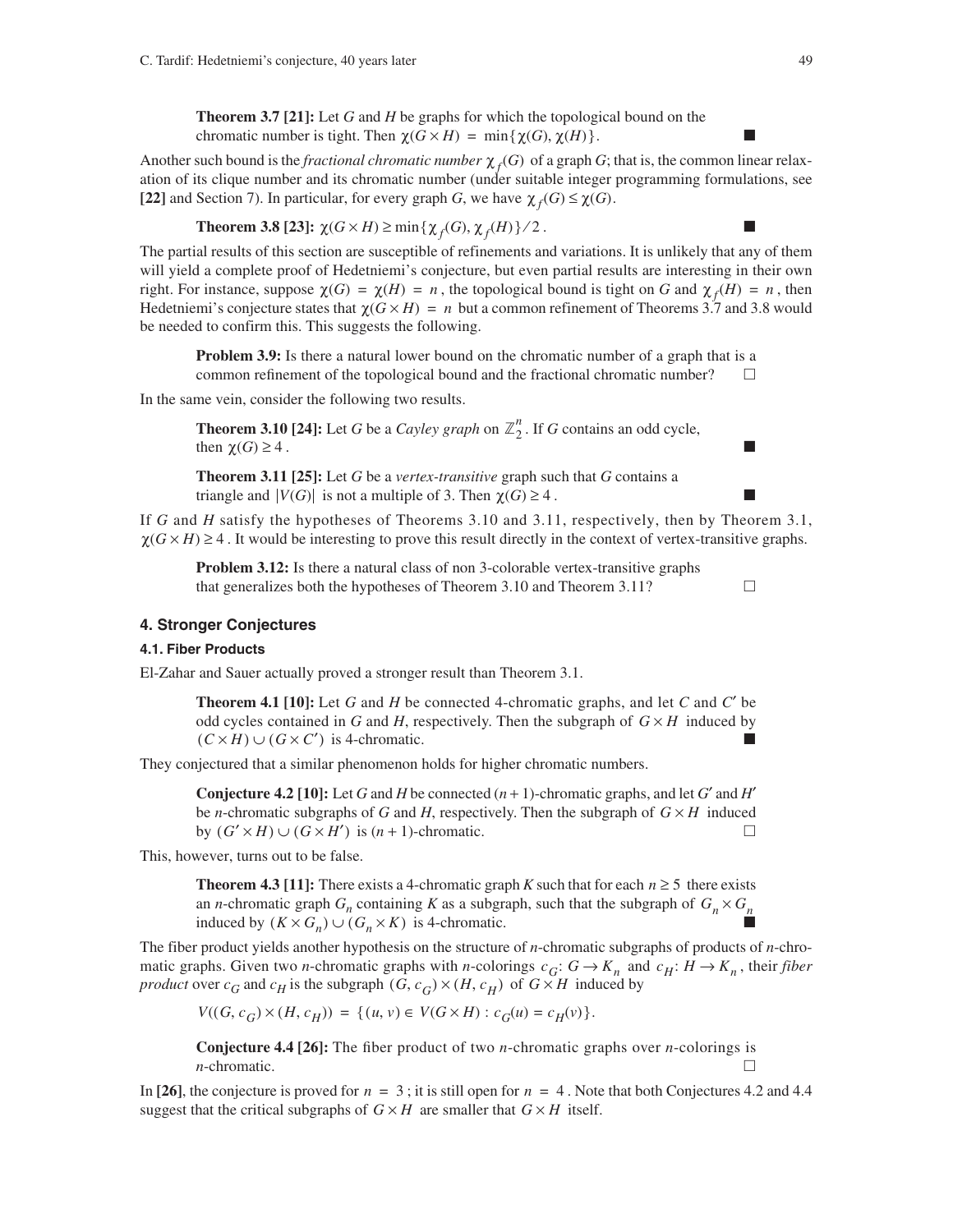#### **4.2. Uniquely Colorable Graphs**

In [27] it is proved that if *G* is connected and  $\chi(G) > n$ , then  $G \times K_n$  is uniquely *n*-colorable. This motivates the following refinements of *H*(*n*) in terms of *uniquely colorable graphs*.

*A*(*n*): If *G* and *H* are uniquely *n*-colorable, then each *n*-coloring of  $G \times H$  is induced by a coloring of *G* or *H*.

*B*(*n*): If *G* is uniquely *n*-colorable, *H* is connected, and  $\chi(H) > n$ , then  $G \times H$  is uniquely *n*-colorable.

In [17] it is proved that  $A(n)$  implies  $B(n)$  and  $B(n)$  implies  $H(n)$ . It is also conjectured that  $A(n)$  holds for all *n*.

### **4.3. Circular Colorings**

Following [28], for relatively prime integers *r*, *s* such that  $2r \leq s$  the *circular complete graph*  $K_{s/r}$  has the elements of  $\mathbb{Z}_s$  for vertices and for edges the pairs  $(i, j)$  such that  $j - i \in \{r, r + 1, ..., s - r\}$ . The *circular chromatic number*  $\chi_c(G)$  of a graph *G* is the (well-defined) smallest rational *q* such that  $G \to K_q$ . In particular,  $\chi(G) = \left[\chi_c(G)\right]$ ; hence,  $\chi_c$  is a refinement of  $\chi$ . Zhu proposed the following strengthening of Hedetniemi's conjecture:

**Conjecture 4.5 [28]:** 
$$
\chi_c(G \times H) = \min{\{\chi_c(G), \chi_c(H)\}}.
$$

The result of El-Zahar and Sauer has been adapted to the circular case, as well as the result of Duffus–Sands– Woodrow and Welzl.

**Theorem 4.6 [9]:** If  $\min{\{\chi_c(G), \chi_c(H)\}} \leq 4$ , then  $\chi_c(G \times H) = \min\{\chi_c(G), \chi_c(H)\}.$ 

**Theorem 4.7 [29]:** If *G* and *H* are connected graphs containing  $K_{s/r}$ and  $\chi_c(G \times H) = s/r$ , then  $\min{\{\chi_c(G), \chi_c(H)\}} = s/r$ .

To date, the only graphs known to be multiplicative (up to homomorphic equivalence) are the circular complete graphs  $K_1$  and  $K_q$ ,  $2 \le q < 4$ .

## **5. Counter Evidence**

There is no known counterexample to Hedetniemi's conjecture. However, there are natural extensions of this conjecture that are known to be false, most notably for directed graphs and infinite chromatic numbers.

### **5.1. Infinite Graphs**

The chromatic number of an infinite graph is a (finite or infinite) cardinal. The product of two infinite chromatic graphs is still infinite chromatic, but nonetheless Hajnal notes that Hedetniemi's conjecture fails for infinite chromatic numbers.

**Theorem 5.1 [30]:** For every infinite cardinal κ, there exist graphs *G* and *H* such that  $\chi(G) = \chi(H) = \kappa^+$  and  $\chi(G \times H) = \kappa$ .

The examples provide an interesting application of the theory of stationary sets, although they cannot be directly adapted to the finite case. Extensions of Theorem 5.1 involve models of set theory; Soukup **[31]** proved that the following statement:

There are two graphs *G* and *H* both of cardinality  $\aleph_2$  such that  $\chi(G) = \chi(H) = \aleph_2$  and  $\chi(G \times H) = \aleph_0$ .

is consistent with the axioms of Zermelo–Fraenkel set theory, with the axiom of choice, and the generalized continuum hypothesis, although Hajnal notes that it cannot be proved in this axiom system.

In the finite case, Hedetniemi's conjecture implies that the formula

$$
\chi\left(\prod_{i=1}^{n} G_i\right) = \min\{\chi(G_1), ..., \chi(G_n)\}\
$$

is valid for any finite *n*. Miller **[32]** notes that it cannot be extended to an infinite number of factors. Indeed, the product of any family of graphs with unbounded odd girth is bipartite.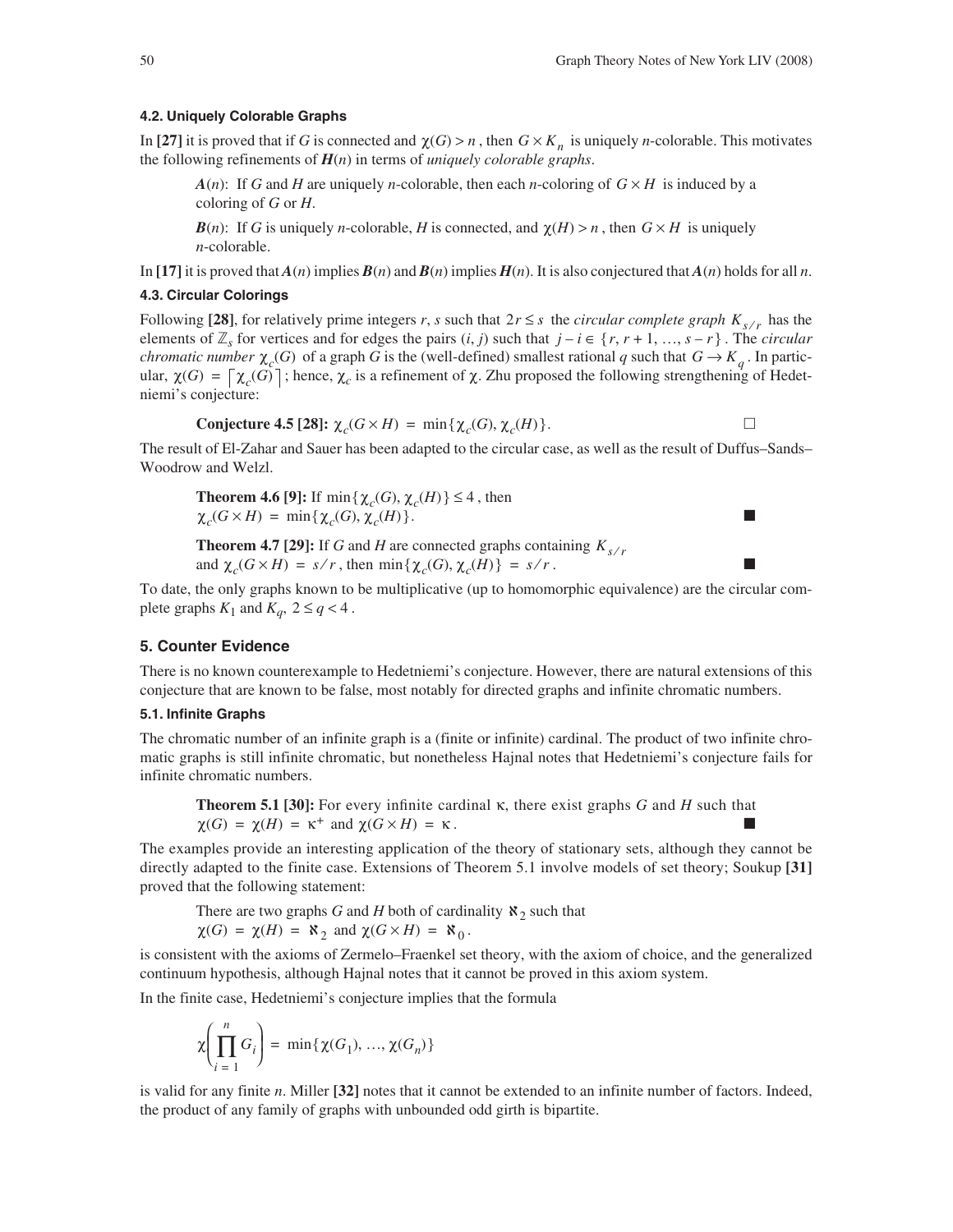#### **5.2. Directed Graphs**

A coloring *c* of the vertices of a directed graph G is called *proper* if for every arc  $(u, v)$ ,  $c(u) \neq c(v)$ . Thus the constraints are not affected by the orientation, and the minimum number  $\chi(G)$  of colors needed to properly color  $\hat{G}$  is just the chromatic number of the underlying undirected graph obtained from  $\hat{G}$ . The *categorical product*  $G \times H$  of two directed graphs G and H has vertex set  $V(G) \times V(H)$ , and its arcs are the couples  $((u, u'), (v, v'))$  such that  $(u, v)$  is an arc of  $\acute{G}$  and  $(u', v')$  is an arc of  $\acute{H}$ . Categorical products of directed graphs have fewer edges than their undirected counterparts and tend to be easier to color. Poljak and Rödl **[33]** noted that Hedetniemi's conjecture fails for directed graphs, even with relatively small examples. To date, the strongest results in this direction are the following.

**Theorem 5.2 [34]:** For every  $\varepsilon > 0$  and  $N > 0$ , there exists an integer  $n > N$  and directed graphs  $G_n$  and  $H_n$  such that  $\chi(G_n) = \chi(H_n) = n$  and  $\chi(G_n \times H_n) \le \frac{2}{3}n + \varepsilon$ .  $\varepsilon > 0$  and  $N > 0$ , there exists an integer  $n > N$  $\vec{G}_n$  and  $\vec{H}_n$  such that  $\chi(\vec{G}_n) = \chi(\vec{H}_n) = n$  and  $\chi(\vec{G}_n \times \vec{H}_n) \leq \frac{2}{3}n + \varepsilon$ 

**Theorem 5.3 [35][36]:** For each  $n \geq 4$ , there exist directed graphs G and H such that ,  $\chi(\hat{H}_n) = 4$ , and  $\chi(\hat{G}_n \times \hat{H}_n) = 3$ .  $n \geq 4$ , there exist directed graphs  $\acute{G}$  and  $\acute{H}$  $\chi(\hat{G}_n) = n$ ,  $\chi(\hat{H}_n) = 4$ , and  $\chi(\hat{G}_n \times \hat{H}_n) = 3$ 

**Theorem 5.4 [35]:** There exist directed graphs  $\ddot{G}$  and  $\ddot{H}$  such that and  $\chi(G_n \times H_n) = 3$ .  $\ddot{G}$  and  $\dot{H}$  $\chi(G_n) = \chi(H_n) = 5$  and  $\chi(G_n \times H_n) = 3$ 

The *Poljak–Rödl function*  $f: \mathbb{N} \to \mathbb{N}$  is defined by

 $f(n) = \min \{ \gamma(\overrightarrow{G} \times \overrightarrow{H}) : \gamma(\overrightarrow{G}) = \gamma(\overrightarrow{H}) = n \}.$ 

Its undirected counterpart is the function  $g: \mathbb{N} \to \mathbb{N}$  defined by

$$
g(n) = \min\{\chi(G \times H) : \chi(G) = \chi(H) = n\}.
$$

Thus, Hedetniemi's conjecture states that  $g(n) = n$  for all *n*, whereas Theorem 5.2 shows that asymptotically  $f(n) \leq 2n/3$ . The two functions are obviously nondecreasing, and  $f(n) \leq g(n)$  for all *n*. The values  $f(1) =$  $g(1) = 1$ ,  $f(2) = g(2) = 2$ ,  $f(3) = g(3) = 3 = f(4) = f(5)$ , and  $g(4) = 4$  are the only known values of *f* and *g*. In fact, the functions are not even known to be unbounded. Building on Poljak and Rödl's work with the *arc-graph construction*, Poljak, Schmerl,<sup>1</sup> and Zhu independently proved the following intriguing statements.

## **Proposition 5.5 [3][37]:**

(1) Either *f* is unbounded or  $f(n) \leq 3$  for all *n*.

(2) Either *g* is unbounded or  $g(n) \leq 9$  for all n.

Theorem 5.3 suggests that *f* may be bounded. However, this would contradict Hedetniemi's conjecture.

**Proposition 5.6 [38]:** *f* is bounded if and only if *g* is bounded.

Perhaps the strongest argument against Hedetniemi's conjecture is the difficulty in proving that *g* is unbounded. Many interesting developments center around this question (see Section 6).

## **5.3. Hypergraphs**

Following [39], the *box product* of two graphs *G* and *H* is the hypergraph  $G \blacksquare H$  with vertex set  $V(G) \times V(H)$ and hyperedges  $\{uu', uv', vu', vv'\}$  for every  $uv \in E(G)$  and  $u'v' \in E(H)$ . A coloring of the vertices of a hypergraph is called *proper* if it has no monochromatic hyperedge, and the chromatic number of a hypergraph is the minimum number of colors needed to properly color the hypergraph.

Mubayi and Rödl **[39]** propose a general conjecture that admits the following particular case.

**Conjecture 5.7:** There exists a bound *c* such that for every *n*, there exist graphs  $G_n$  and  $H_n$ such that  $\chi(G_n) = \chi(H_n) = n$  and  $\chi(G_n \blacksquare H_n) \leq c$ .

Note that a proper coloring of  $G \blacksquare H$  can be derived from a proper coloring of any product  $\hat{G}_n \times \hat{H}_n$  of an orientation of *G* and orientation of *H*. Thus, the *fallacy* of Conjecture 5.7 would imply that the Poljak-Rödl function *f* is unbounded. Nonetheless Mubayi and Rödl base their conjecture on the fact that the statement is true for products of hypergraphs, when the size of the hyperedges of the factors is not bounded.

<sup>1</sup> J. Schmerl's unpublished result was obtained at the 1984 Banff conference *Graphs and Order*, after hearing of Poljak and Rödl's result. His contribution is mistakenly attributed to Schelp in **[3]**.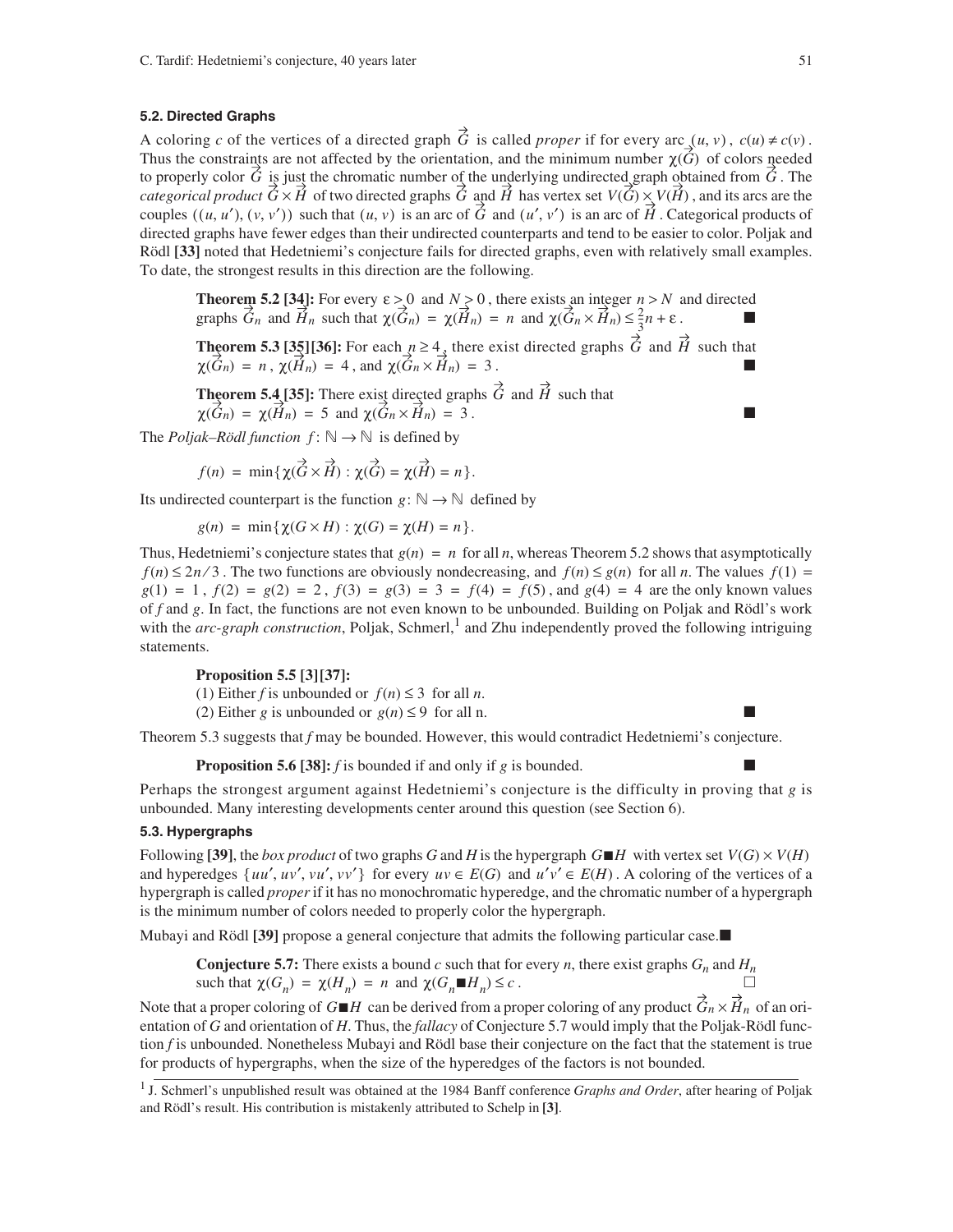L.

**Theorem 5.8 [39]:** For every integer *n* there exists a hypergraph  $H_n$  such that  $\chi(H_n) \ge n$ and  $\chi(H_n \blacksquare H_n) = 2$ .

This refutes a conjecture of **[40]**, although **[41]** shows that variants of Theorems 3.2 and 3.5 can be adapted to products of hypergraphs. In a sense, this weakens the support that Theorems 3.2 and 3.5 offer to Hedetniemi's conjecture.

## **5.4. Multicolorings**

For an integer  $r$ , an  $r$ -coloring of a graph  $G$  is an assignment of an  $r$ -set  $c(u)$  to each vertex  $u$  of  $G$ , such that if  $uv \in E(G)$ , then  $c(u) \cap c(v) = \emptyset$ . The *r*-*chromatic number*  $\chi_r(G)$  of G is the least integer *s* such that G admits an *r*-coloring *c* with  $\left|\bigcup_{u \in V(G)} c(u)\right| = s$ . In particular, a 1-coloring is an ordinary coloring and  $\chi_1(G) = \chi(G)$ .

An *r*-coloring of  $G \times H$  can be derived from an *r*-coloring of *G* or *H*, but also from the disjoint union of an *r*<sub>1</sub>-coloring of *G* with an *r*<sub>2</sub>-coloring of *H*, where  $r_1 + r_2 = r$ . This is the basis of the following result:

**Theorem 5.9 [42]:** There are graphs *G* and *H* and integers *r* such that  $\chi_r(G \times H)$  < min { $\chi_r(G), \chi_r(H)$  }.

Multichromatic numbers can also be defined in terms of homomorphisms to Kneser graphs. For integers *r* and *s*, the *Kneser graph*  $K(r, s)$  has the *r*-subsets of  $\{1, 2, ..., s\}$  as vertices and two vertices are adjacent if they

correspond to disjoint subsets. Thus, for a graph *G*,  $\chi_r(G)$  is the least integer *s* such that *G* admits a homomorphism in  $K(r, s)$ . Hence, Theorem 5.9 admits the following reformulation.

**Theorem 5.10 [42]:** There are nonmultiplicative Kneser graphs.

Nonetheless, the adaptation of Theorem 3.5 is valid for multichromatic numbers.

**Theorem 5.11 [12]:** Whenever a Kneser graph is a retract of a product of connected graphs, it is a retract of a factor.

Theorems 5.10 and 5.11 weaken the support that Theorem 3.5 gives to Hedetniemi's conjecture.

#### **6. Weaker Conjectures**

#### **6.1. Ramsey Theory**

Burr, Erdős, and Lovász [14] rediscovered Hedetniemi's conjecture independently, and applied it to a problem in Ramsey Theory. For any graph *G*, there exists at least one graph *F* such that whenever the edges of *F* are colored in red and blue, then *F* contains a copy of *G* with all its edges having the same color. The smallest possible chromatic number for such a graph *F* is called the *chromatic Ramsey number*  $r_c(G)$  of *G*. These authors proved the inequality  $r_c(G) \ge (\chi(G) - 1)^2 + 1$ , and proposed the following conjecture.

**Conjecture 6.1 [14]:** For every integer  $r \ge 1$ , there exists a graph  $G_r$  that  $\chi(G_r) = r$ and  $r_c(G_r) = (r-1)^2 + 1$ .

There is a natural candidate  $G_r$  constructed as follows. For every coloring  $p_i$  of the edges of  $K_{(r-1)^2+1}$  in red and blue, there exists a monochromatic subgraph  $H_i$  of  $K_{(r-1)^2+1}$  such that  $\chi(H_i) \ge r$ . Let  $G_r$  be the categorical product of all the graphs  $H_i$ . Assuming Hedetniemi's conjecture, then  $\chi(G_r) = r$ , and using this hypothesis, Burr, Erdős and Lovász [14] conclude that *G<sub>r</sub>* verifies Conjecture 6.1. Theorem 3.2 is used to prove Conjecture 6.1 for  $r \leq 4$ . In [43], this is extended to the case  $r = 5$ .

## **6.2. The Weak Hedetniemi Conjecture**

The main open problem surrounding Hedetniemi's conjecture is the asymptotic behavior of the Poljak–Rödl functions *f* and *g*.

**Conjecture 6.2 (The Weak Hedetniemi Conjecture):** For every integer *n*, there exists an integer  $m_n$  such that if  $\chi(G) = \chi(H) = m_n$ , then  $\chi(G \times H) \ge n$ .

By Theorem 5.5, it suffices to prove the result for  $n = 10$ , or a directed version of the result for  $n = 4$ . Thus, a strengthening of Theorem 3.1 to prove *H*(9) would be sufficient to prove Conjecture 6.2. Duffus and Sauer **[44]** observe that a common strengthening of Theorems 3.2 and 3.5 would also be sufficient.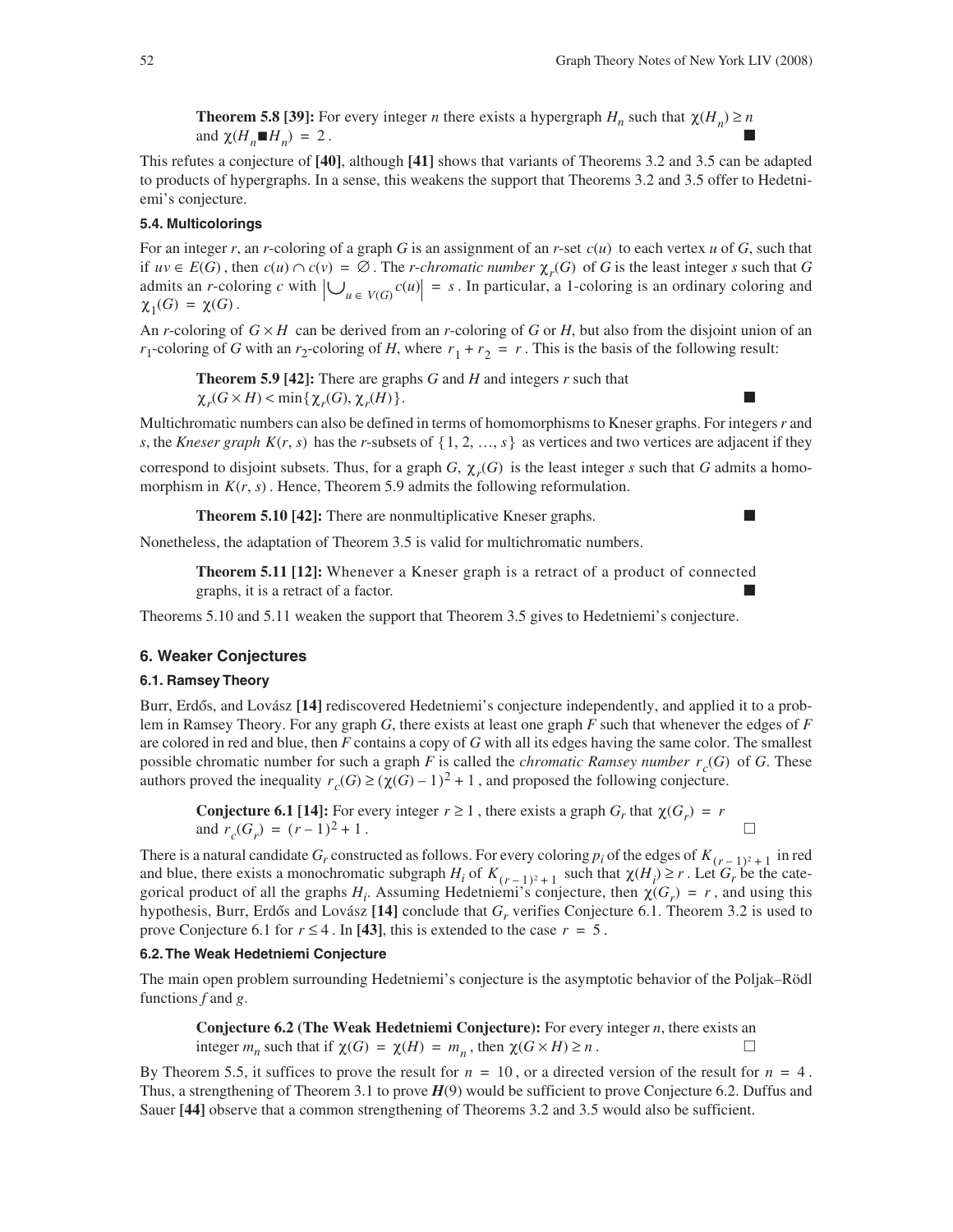**Proposition 6.3 [44]:** Consider the following hypothesis: For any integer *n* and for any graphs *G* and *H* such that *G* is connected, *G* contains  $K_n$ , and

 $min\{\chi(G), \chi(H)\} > n$ , then  $\chi(G \times H) > n$ .

If this hypothesis is true, then the weak Hedetniemi conjecture is also true.

Let G be the class of finite undirected graphs. The lattice  $K_9^{\{g\}}\leftrightarrow$  is well known to be Boolean (see [8]). If the lattice is finite or even if it has an atom  $G/\leftrightarrow$  then for  $n > \chi(K_9^G)$ ,  $g(n) \ge 10$ , whence, by Proposition 5.5, *g* is unbounded and the weak Hedetniemi conjecture is true. If, however,  $K_9^{\{g\}}\leftrightarrow$  has no atoms, then it is dense, and up to isomorphism there is only one countable dense Boolean lattice. Therefore, at least one of the following statements holds.

(1) The weak Hedetniemi conjecture is true.

(2) The lattice  $K_9^{\mathcal{G}}/\leftrightarrow$  is the unique dense countable Boolean lattice.

Both eventualities suggest a rich, and as yet undiscovered, structure in the category of graphs. Now, let  $D$  be the class of finite directed graphs. By Theorem 5.3, the lattice  $K_3^2/\leftrightarrow$  is at least known to be infinite. Perhaps it is possible to determine its exact structure.

**Problem 6.4:** Is  $K_3^{\mathcal{D}}/\leftrightarrow$  isomorphic with the unique dense countable Boolean lattice?  $\Box$ 

The weak Hedetniemi conjecture has interesting potential within the field of graph coloring (see Problem 3.9), but also in other fields of mathematics. In particular, Schmerl **[45]** linked the weak Hedetniemi conjecture to models of *Peano arithmetic*.

**Proposition 6.5 [45]:** Let M be an arithmetically saturated model of Peano arithmetic that is not a model of true arithmetic. Then  $M$  has a generic automorphism if and only if the weak Hedetniemi conjecture holds.

The weak Hedetniemi conjecture is reasonable, but so is the hypothesis that the Poljak–Rödl function *g* is bounded by 4. Indeed, El-Zahar and Sauer's proof of *H*(3) relies on odd cycles, hence on the fact that the topological bound is (essentially) tight for 3-chromatic graphs, whereas it is not always tight for larger chromatic numbers. However, it is harder to imagine the true bound on the Poljak–Rödl function being a number larger than 4. The case of directed graphs does not present such unacceptable alternatives: Either the function *f* is unbounded, or  $f(n) = 3$  for all  $n \ge 3$ . Thus, it would be interesting to refine Proposition 5.5, and eventually prove that *g* is either unbounded or bounded by 4. The circular versions of the Poljak–Rödl functions considered next provide insight in this direction.

### **6.3. The Circular Weak Hedetniemi Conjecture**

The circular versions of the Poljak–Rödl functions are the functions  $f_c$ ,  $g_c$ :  $[2, \infty) \rightarrow [2, \infty)$  defined by

$$
f_c(x) = \inf \{ \chi_c(\vec{G} \times \vec{H}) : \chi_c(\vec{G}), \chi_c(\vec{H}) \ge x \},
$$
  

$$
g_c(x) = \inf \{ \chi_c(G \times H) : \chi_c(G), \chi_c(H) \ge x \}.
$$

Obviously,  $f_c$  and  $g_c$  are bounded if and only if  $f$  and  $g$  are. By Theorem 4.6, we have  $g(x) = x$  for  $x \in [2, 4]$ . Thus, if  $g_c$  is bounded, the bound is somewhere between 4 and 9. If  $f_c$  is bounded, the bound is at most 3, but to date there is not even a proof that  $f_c$  is not identically equal to 2. We can formulate the conjecture that  $f_c$  is not identically equal to 2 in terms of homomorphisms to odd cycles as follows.

**Conjecture 6.6 (The Circular Weak Hedetniemi Conjecture):** There exists an odd cycle  $C_{2k+1}$  and an integer *n* such that if  $\chi_c(G), \chi_c(H) \ge n$ , then there is no homomorphism from  $\tilde{G} \times \tilde{H}$  to  $C_{2k+1}$ .

Hedetniemi's conjecture trivially implies the weak Hedetniemi conjecture, which implies that  $f$  and  $f_c$  are unbounded (by Proposition 5.6), which implies Conjecture 6.6. However, even the latter seems to be a hard problem.

Tighter bounds on  $f_c$  would also improve the bounds on  $g$ , as shown by the following result.

**Proposition 6.7:** If  $f_c$  is bounded by 5/2, then *g* is bounded by 8, and if  $f_c$  is bounded by 7/3, then *g* is bounded by 7.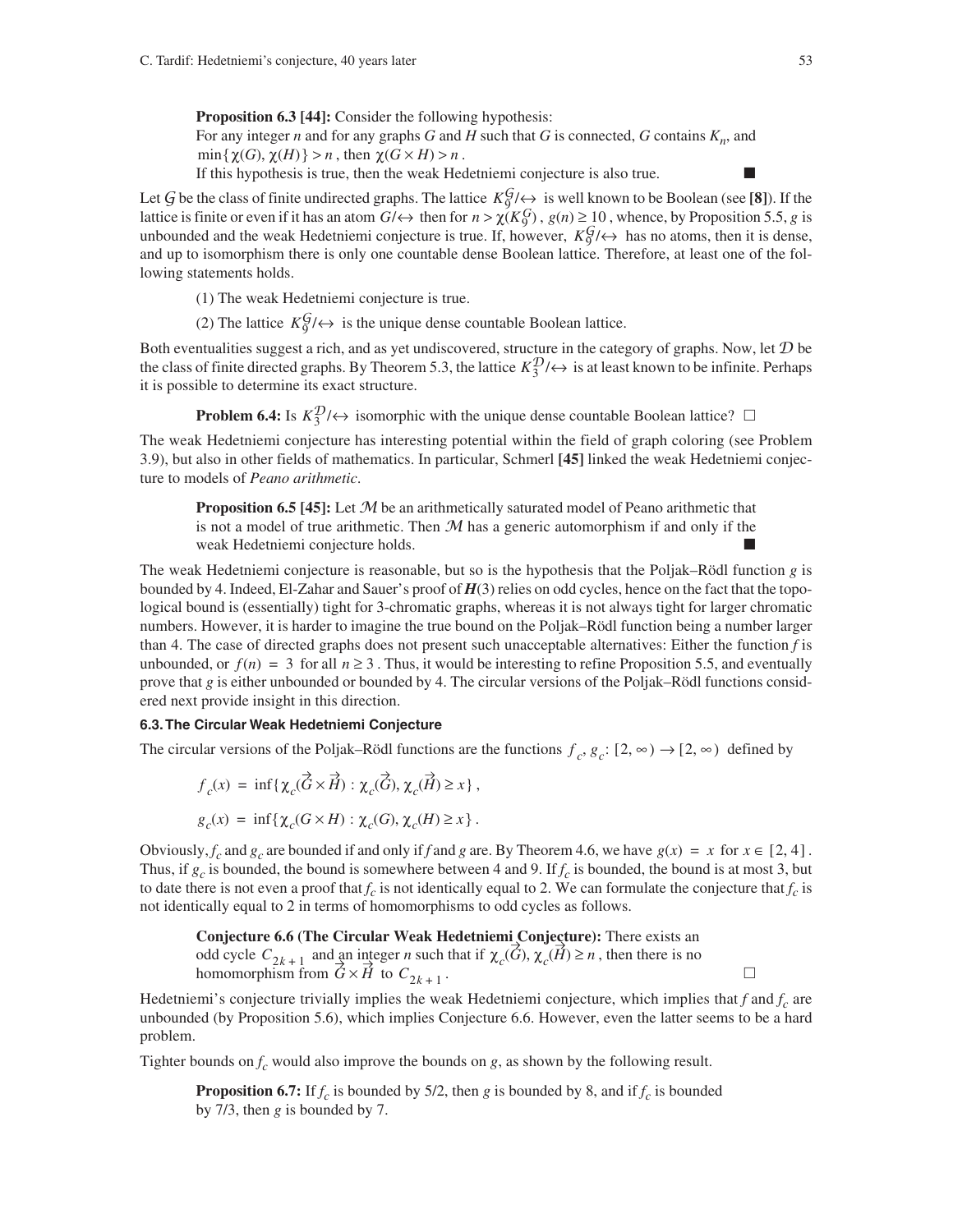**Proof:** We include a sketch of proof here, since this result has not appeared elsewhere. Suppose that  $f_c$  is bounded by 5/2. Then, for every  $n \ge 3$ , there exist directed graphs  $G_n$  and  $H_n$  such that  $\chi(G_n) = \chi(H_n) =$ *n* and there exists a homomorphism  $\phi_n: G_n \times H_n \to C_5$ . Put

$$
m_n\,=\,\max\,\{\chi(K_{n-1}^{\overrightarrow{G}_n}),\chi(K_{n-1}^{\overrightarrow{H}_n})\}+1\,.
$$

The undirected graphs  $A_n$  and  $B_n$  are defined as follows:  $A_n$  is obtained from  $G_n \times G_{m_n}$  by ignoring its orientation, and  $B_n$  is obtained by ignoring the orientation in  $H_n \times R$ , where  $\hat{R}$  is the digraph obtained from *H*<sub>m<sub>n</sub></sub> by reversing its orientation. By definition of  $m_n$ , we have  $\chi(A_n) = \chi(B_n) = n$ . Define a function  $\Psi_n: V(A_n \times B_n) \to V(C_5 \times C_5)$  by  $\acute{G}$ n $\times \acute{G}$ m<sub>n</sub>  $H_n \times \hat{R}$ , where  $\hat{R}$ 

$$
\psi_n((u, v), (w, x)) = (\phi_n(u, w), \phi_{m_n}(v, x)).
$$

Let  $((u, v), (w, x)), ((u', v'), (w', x'))$  be an edge of  $A \times B$ . Without loss of generality we can assume that is an arc of  $G_n \times G_{m_n}$ . If  $((w, x), (w', x'))$  is also an arc of  $H_n \times R$ , then is an arc of  $G_n \times H_n$ , whence  $\phi_n(u, w)\phi_n(u', w')$  is an edge of  $C_5$ . Otherwise,  $((w', x'), (w, x))$  is an arc of , whence  $((v, x), (v', x'))$  is an arc of  $G_{m_n} \times H_{m_n}$ , and  $\phi_{m_n}(v, x) \phi_{m_n}(v', x')$  is an edge of  $C_5$ . Therefore, *n* is a homomorphism from  $A_n \times B_n$  to the *very strong product*  $C_5 \star C_5$  defined by  $((u, v), (w, x)), ((u', v'), (w', x'))$  be an edge of  $A \times B$  $((u, v), (u', \underline{y}'))$  is an arc of  $\hat{G}_n \times \hat{G}_{m_n}$ . If  $((w, x), (w', x'))$  is also an arc of  $\hat{H}_n \times \hat{R}$ , then  $((u, w), (u', w'))$  $G_n \times H_n$ , whence  $\phi_n(u, w)\phi_n(u', \underline{w}')$  is an edge of  $C_5$ . Otherwise,  $((w', x'), (w, x))$  $H_n \times \hat{R}$ , whence  $((v, x), (v', x'))$  is an arc of  $G_{m_n} \times H_{m_n}$ , and  $\phi_{m_n}(v, x)\phi_{m_n}(v', x')$  $A_n \times B_n$  to the very strong product  $C_5 \star C_5$ 

$$
E(C_5 \star C_5) = \{((i, j), (i', j')) : ii' \in E(C_5) \text{ or } jj' \in E(C_5)\}.
$$

Therefore,  $\chi(A_n \times B_n) \leq \chi(C_5 \star C_5)$ . It is known (see [46]) that  $\chi(C_5 \star C_5) = 8$  and this proves the first statement. The second statement is proved in a similar way, using the fact that  $\chi(C_7 \star C_7) = 7$ .

For every *k* we have  $\chi(C_{2k+1} \star C_{2k+1}) \ge 7$ . Therefore, the proof method of Proposition 6.7 cannot exhibit further links between the potential upper bounds of  $f_c$  and  $g$ .

#### **7. Related Problems**

#### **7.1. Multiplicative Graphs**

Many variations and strengthenings of Hedetniemi's conjecture, such as Conjecture 4.5, fall within the larger framework of characterizing multiplicative graphs in general. The problem is indeed interesting and deep, in view of the scarcity of known examples. Delhommé and Sauer **[7]** have shown that the class of square-free graphs is a promising candidate, where it might be possible to adapt the methods of **[10]**. In particular, they prove that if *G* and *H* are connected graphs each containing a triangle and *K* is square-free, then  $G \times H \rightarrow K$ implies  $G \to K$  or  $H \to K$ . This suggests the following question.

**Problem 7.1:** Are all square-free graphs multiplicative?

Of course, the multiplicativity of square-free graphs does not impact directly on Hedetniemi's conjecture, but clearly a better understanding of the class of multiplicative graphs would be an asset, and the work in **[9]** shows that it is sometimes possible to prove the multiplicativity of some graphs by using the known multiplicativity of other graphs.

Other variations on Hedetniemi's conjecture are independent of multiplicativity. We present two of them next.

#### **7.2. The Fractional Chromatic Number**

The fractional chromatic number of a graph can also be defined in terms of multicolorings or homomorphisms into Kneser graphs:

$$
\chi_f(G) = \min_{r \in \mathbb{N}} \frac{\chi_r(G)}{r} = \min \left\{ \frac{s}{r} : G \to K(s, r) \right\}.
$$

The fractional version of Hedetniemi's conjecture is the following.

**Problem 7.2:** Does the identity  $\chi_f(G \times H) = \min{\{\chi_f(G), \chi_f(H)\}}$  always hold?

Note that the identity would follow directly from the multiplicativity of all Kneser graphs; however, by Theorem 5.10, there are nonmultiplicative Kneser graphs. Nonetheless, in **[47]**, it is shown that the identity  $\chi_f(G \times H) = \min\{\chi_f(G), \chi_f(H)\}$  holds whenever one factor belongs to a well behaved class of graphs, and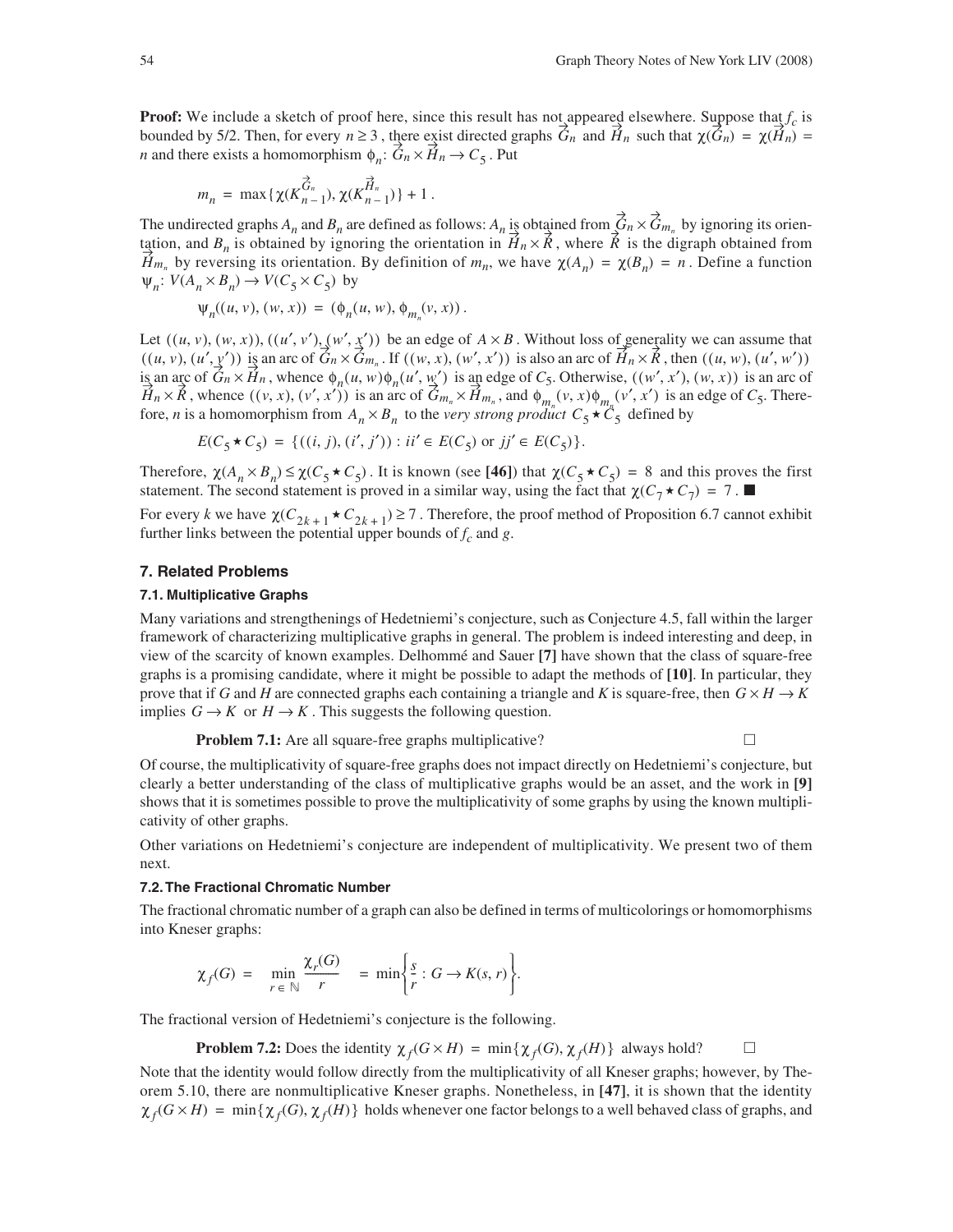in [36], it is shown that the inequality  $\chi_f(G \times H) \ge \min{\{\chi_f(G), \chi_f(H)\}}$  /4 always holds. Thus, there are some grounds for believing that the identity is always true.

When *G* is vertex-transitive, then  $\chi_f(G) = |V(G)| / \alpha(G)$ , thus Problem 7.2 admits as a subquestion the vertex-transitive case of the problem of determining of the independence number in categorical products of graphs. This is a very active research area **[29][48]**–**[50]**, where not only the cardinality of large independent sets but also their structure is analyzed.

The examples in Theorem 5.2 are tournaments, which implies that the directed version of the fractional Hedetniemi conjecture fails. The fractional version of the Poljak–Rödl functions

$$
f_f(x) = \inf \{ \chi_f(\vec{G} \times \vec{H}) : \chi_f(\vec{G}), \chi_f(\vec{H}) \ge x \},
$$
  

$$
g_f(x) = \inf \{ \chi_f(G \times H) : \chi_f(G), \chi_f(H) \ge x \},
$$

are essentially linear. Using lexicographic products with complete graphs, it can be shown (see **[36]**) that  $g_f(x) \approx c \cdot x$ , with  $c \in [1/4, 1]$ , and  $f_f(x) \approx c \cdot x$  with  $c \in [1/4, 2/3]$ .

Either Hedetniemi's conjecture or its fractional version would imply the inequality  $\chi(G \times H) \geq$  $\min{\{\chi_f(G), \chi_f(H)\}}$ . The inequality  $\chi(G \times H) \ge \min{\{\chi_f(G), \chi_f(H)\}}$ /2 of Theorem 3.8 is known to hold both for directed and undirected graphs. The interesting phenomenon arising in these fractional versions of Hedetniemi's conjecture is that the lower bounds obtained so far for undirected graphs also hold for directed graphs. Distinguishing the undirected case from the directed case could perhaps help to understand the structure of independent sets in exponential graphs, and possibly impact on the non-fractional Hedetniemi conjecture.

#### **7.3. The Local Chromatic Number**

The *local chromatic number* of a graph *G* is the value

$$
\chi_l(G) = \min \{ \max_{u \in V(G)} |\{c(v) : uv \in E(G)\}| + 1 : c \text{ is a proper coloring of } G \},
$$

that is, the maximum number of colors used "locally" (around a vertex) in a proper coloring of *G*. It can also be presented in terms of homomorphisms, by defining the graph  $L(r, s)$  of "local *r*-colorings with *s* colors" as follows. The vertices of  $L(r, s)$  are the couples  $(i, A)$  where A is an *r*-subset of  $\{1, ..., s\}$  and  $i \in A$ , and the edges of  $L(r, s)$  are the pairs  $((i, A), (j, B))$  such that  $i \in B$  and  $j \in A$ . Thus,

$$
\chi_l(G) = \min\{r : \text{there exists } s \text{ such that } G \to L(r, s)\}.
$$

At the 2007 *Canadian Discrete and Algorithmic Mathematics* conference in Banff, G. Simonyi asked about the validity of the local version of Hedetniemi's conjecture:

**Problem 7.3:** Does the identity  $\chi_l(G \times H) = \min{\{\chi_l(G), \chi_l(H)\}}$  always hold?

As in the fractional version, the identity in Problem 7.3 would follow from the multiplicativity of the graphs  $L(r, s)$ , although it does not depend on it. In [51] the inequalities  $\chi_f(G) \leq \chi_f(G) \leq \chi(G)$  are proved, and in **[52]** another lower bound is obtained; namely, one half of (one version of) the topological bound on the chromatic number. Therefore,  $\chi_l(G \times H)$  could differ significantly from  $\min{\{\chi_l(G), \chi_l(H)\}}$  only both the fractional chromatic number and the topological bound are poor estimates for the chromatic number of a factor. The same criteria are also necessary for  $\chi(G \times H)$  to differ significantly from  $\min{\chi(G), \chi(H)}$ .

#### **References**

- [1] S.H. Hedetniemi; Homomorphisms of graphs and automata, University of Michigan Technical Report 03105-44-T (1966).
- [2] N. Sauer; Hedetniemi's conjecture—a survey, *Discrete Math.*, **229**, 261–292 (2001).
- [3] X. Zhu; A survey on Hedetniemi's conjecture, *Taiwanese J. Math.*, **2**, 1–24 (1998).
- [4] P. Hell and J. Ne‰etfiil; *Graphs and Homomorphisms*, Oxford Lecture Series in Mathematics and its Applications, **28**, Oxford University Press, Oxford (2004).
- [5] R. Häggkvist, P. Hell, D.J. Miller, and V. Neumann Lara; On multiplicative graphs and the product conjecture, *Combinatorica*, **8**, 63–74 (1988).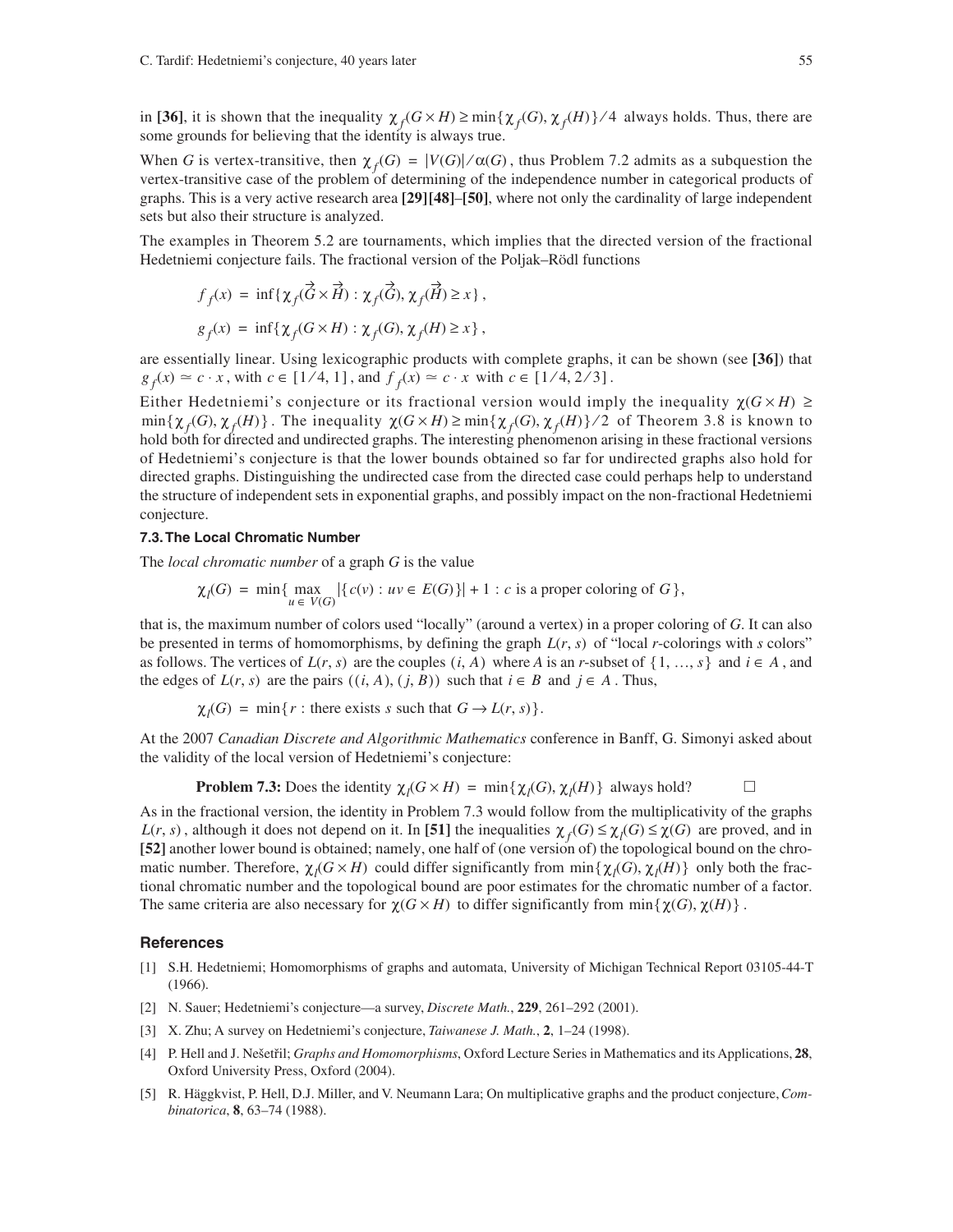- [6] J. Ne‰etfiil and A. Pultr; On classes of relations and graphs determined by subobjects and factorobjects, *Discrete Math.*, **22**, 287–300 (1978).
- [7] C. Delhommé and N. Sauer; Homomorphisms of products of graphs into graphs without four cycles, *Combinatorica*, **22**, 35–46 (2002).
- [8] D. Duffus and N. Sauer; Lattices arising in categorial investigations of Hedetniemi's conjecture, *Discrete Math.*, **152**, 125–139 (1996).
- [9] C. Tardif; Multiplicative graphs and semi-lattice endomorphisms in the category of graphs, *J. Combin. Theory Ser. B*, **95**, 338–345 (2005).
- [10] M. El-Zahar and N. Sauer; The chromatic number of the product of two 4-chromatic graphs is 4, *Combinatorica*, **5**, 121–126 (1985).
- [11] C. Tardif and X. Zhu; On Hedetniemi's conjecture and the color template scheme, *Discrete Math.*, **253**, 77–85 (2002).
- [12] B. Larose and C. Tardif; Hedetniemi's conjecture and the retracts of a product of graphs, *Combinatorica*, **20**, 531– 544 (2000).
- [13] C. Tardif; On the algorithmic aspects of Hedetniemi's conjecture, *Topics in Discrete Mathematics*, 493–496, *Algorithms Combin.* **26**, Springer, Berlin (2006).
- [14] S.A. Burr, P. Erdős, and L. Lovász; On graphs of Ramsey type, *Ars Combinatoria*, **1**, 167-190 (1976).
- [15] D. Turzík; A note on chromatic number of direct product of graphs, *Comment. Math. Univ. Carolin.*, **24**, 461–463 (1983).
- [16] N. Sauer and X. Zhu; An approach to Hedetniemi's conjecture, *J. Graph Theory*, **16**, 423–436 (1992).
- [17] D. Duffus, B. Sands, and R.E. Woodrow; On the chromatic number of the product of graphs, *J. Graph Theory*, **9**, 487– 495 (1985).
- [18] E. Welzl; Symmetric graphs and interpretations, *J. Combinatorial Theory Ser. B*, **37**, 235-244 (1984).
- [19] L. Lovász; Kneser's conjecture, chromatic number, and homotopy, *J. Combin. Theory Ser. A*, **25**, 319–324 (1978).
- [20] J. Matou‰ek; Using the Borsuk–Ulam theorem, *Lectures on Topological Methods in Combinatorics and Geometry*, Written in cooperation with Anders Björner and Günter M. Ziegler. Universitext. Springer–Verlag, Berlin (2003).
- [21] P. Hell; An introduction to the category of graphs, *Topics in Graph Theory* (New York, 1977), *Ann. New York Acad. Sci.*, **328**, 120–136 (1979).
- [22] E.R. Scheinerman and D.H. Ullman; *Fractional Graph Theory*, Wiley-Interscience Series in Discrete Mathematics and Optimization, John Wiley & Sons, New York (1997).
- [23] C. Tardif; The chromatic number of the product of two graphs is at least half the minimum of the fractional chromatic numbers of the factors, *Comment. Math. Univ. Carolin.*, **42**, 353–355 (2001).
- [24] C. Payan; On the chromatic number of cube-like graphs, *Discrete Math.*, **103**, 271–277 (1992).
- [25] C. Godsil and G. Royle; *Algebraic Graph Theory*, Graduate Texts in Mathematics, **207**, Springer-Verlag, New York (2001).
- [26] Y. Carbonneaux, S. Gravier, A. Khelladi, and A. Semri; Coloring fiber product of graphs, *AKCE Int. J. Graphs Comb.*, **3**, 59–64 (2006).
- [27] D. Greenwell and L. Lovász; Applications of product colouring, *Acta Math. Acad. Sci. Hungar.*, **25**, 335–340 (1974).
- [28] X. Zhu; Circular chromatic number: a survey, *Discrete Math.*, **229**, 371–410 (2001).
- [29] B. Larose and C. Tardif; Projectivity and independent sets in powers of graphs, *J. Graph Theory*, **40**, 162–171 (2002).
- [30] A. Hajnal; The chromatic number of the product of two ℵ1-chromatic graphs can be countable, *Combinatorica*, **5**, 137–139 (1985).
- [31] L. Soukup; On chromatic number of product of graphs, *Comment. Math. Univ. Carolin.*, **29**, 1–12 (1988).
- [32] D.J. Miller; The categorical product of graphs, *Canad. J. Math.*, **20**, 1511–1521 (1968).
- [33] S. Poljak and V. Rödl; On the arc-chromatic number of a digraph, *J. Combin. Theory Ser. B*, **31**, 190–198 (1981).
- [34] C. Tardif; Chromatic numbers of products of tournaments: aspects of Hedetniemi's conjecture, *Graphs, Morphisms and Statistical Physics*, 171–175, DIMACS Ser. Discrete Math. Theoret. Comput. Sci., **63**, Amer. Math. Soc., Providence (2004).
- [35] S. Bessy and S. Thomassé; The categorical product of two 5-chromatic digraphs can be 3-chromatic, *Discrete Math.*, **305**, 344–346 (2005).
- [36] C. Tardif; The fractional chromatic number of the categorical product of graphs, *Combinatorica*, **25**, 625–632 (2005).